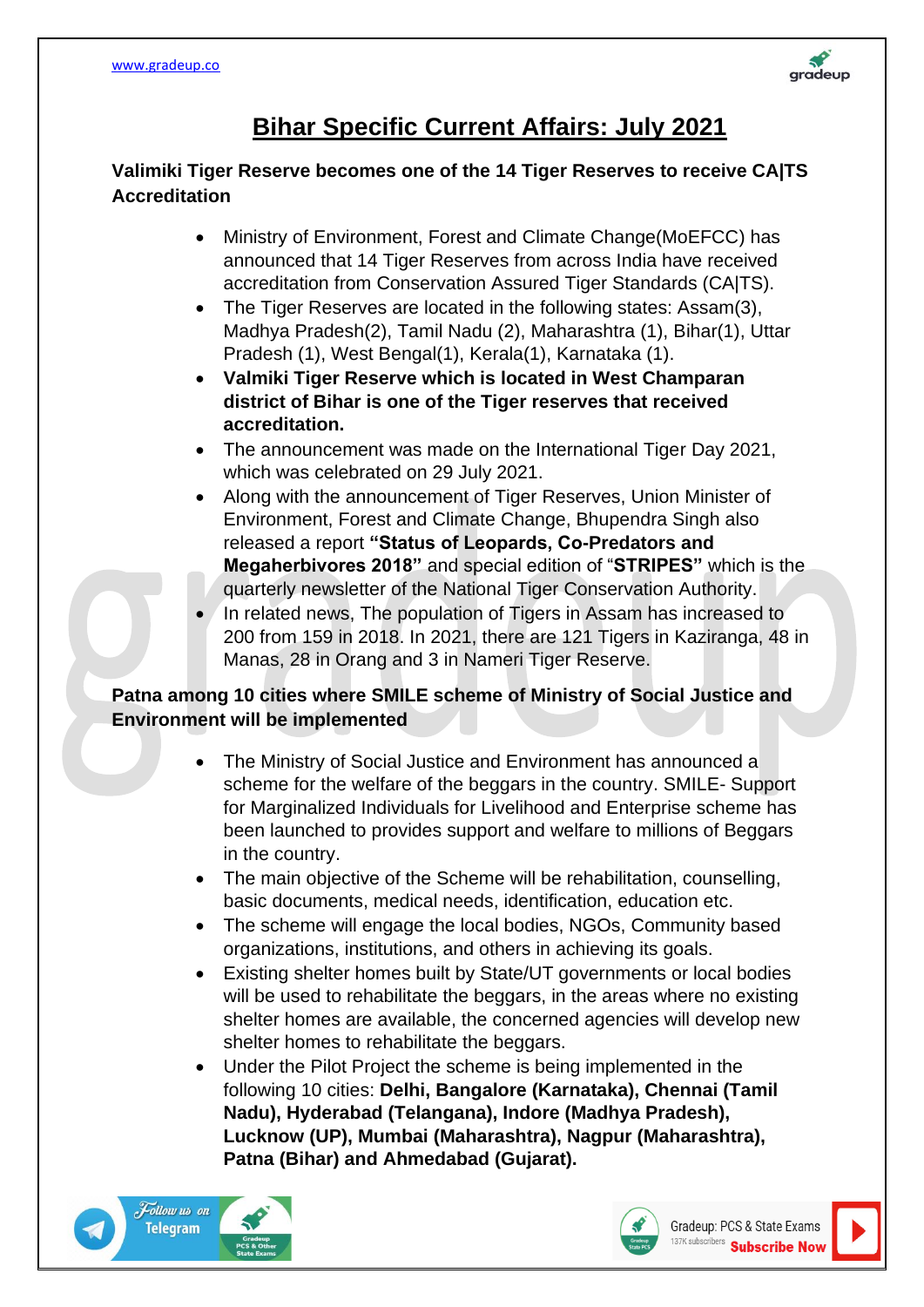

#### **1 st Train movement trial successfully conducted between Jaynagar in Bihar to Kurtha in Nepal**

- On July 18 2021, The first ever High Speed Rail line between India and Nepal saw a successful trial run between Jayanagar in Madhubani district in Bihar and Kurtha in Mahottari district of Nepal.
- The 50 km Railway line project has been built at the cost of Rs 619 Crores and covers 5 railway stations along the route (Jaynagar, Inarwa, Khajuri, Baidehi and Kurtha.
- The Railway line has been constructed by IRCON (Indian Railway Cinstruction limited) under India-Nepal friendship project. The project has been financed by the Union of India.
- The High-Speed train will cover a distance of 50 km in 23 minutes at a speed of 115 kmph. The 34 km long rail line is yet to be constructed; it will be built in two phases. The first phase will increase connectivity from Kurtha to Bhangaha (17km) in Nepal and the second phase will connect Bhangaha with Bardibas in Nepal (17km).
- Konkan Rail Corporation Limited(KRCL), a part of Indian Railways has delivered two modern DEMU(Diesel Electric Multiple Unit) trains to Nepal for Jaynagar-Kurtha Railway Line Project.

### **Bihar recorded maximum deaths due to lightning strikes since 2019**

Lightning is a very rapid and massive discharge of electricity in the atmosphere. It is the process of occurrence of a natural 'electrical discharge of very short duration and high voltage between a cloud and the ground or within a cloud', accompanied by a bright flash and sound, and sometimes thunderstorms.

- According to the recent, second annual lightning report, Bihar has recorded the highest number of deaths caused by lightning across the country.
- Between April 2020 to March 2021, 401 deaths were reported from Bihar as a direct result of lightning.
- Bihar is followed by Uttar Pradesh where 228 deaths have been reported and Uttar Pradesh is followed by Odisha and Jharkhand with 156 and 132 deaths respectively.
- Maximum states have reported decline in deaths due to lightning except Bihar which has reported a 80% increase in deaths between 2019 to 2020. Overall there has been a 34% increase in the lightning strikes all over the nation.

#### **Private member Bills for Population Control in Lok Sabha by Bihar MPs**

• Sushil Kumar Singh, who is Member of Parliament (BJP) from Aurangabad district of Bihar is going to introduce a private member bill in Lok Sabha with an objective of setting up National Population Planning Committee and District Population Planning Committee.